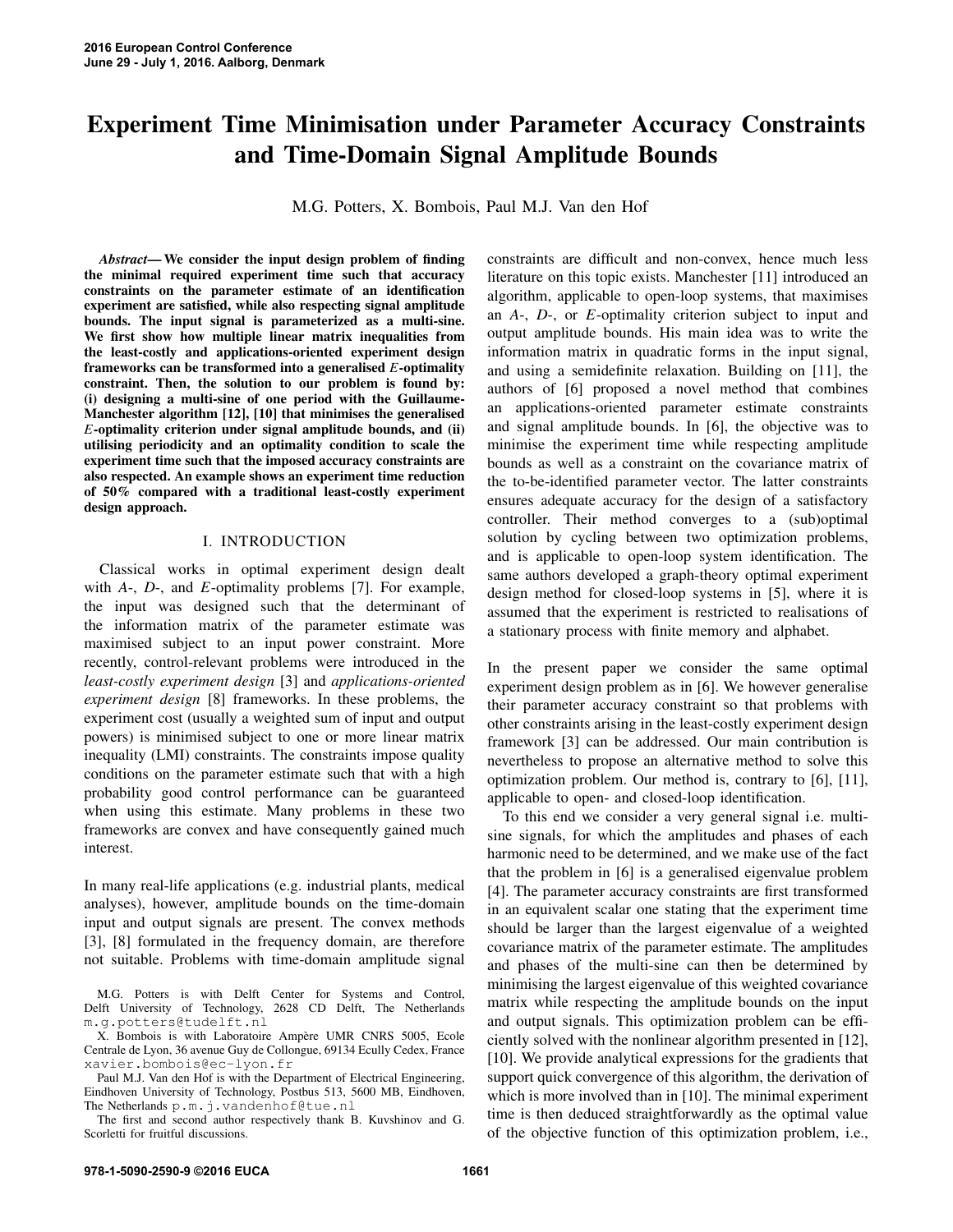the largest eigenvalue of the weighted covariance matrix evaluated at the amplitudes of the optimal multi-sine.

#### II. PRELIMINARIES

Consider a discrete-time linear data-generating system, called the true system, defined by

$$
u[n] = r[n] - C(q)y[n], \qquad (1)
$$

$$
y[n] = G(q, \theta_0)u[n] + H(q, \theta_0)e[n], \qquad (2)
$$

where  $r[n] \in \mathbb{R}$  is the to-be-designed excitation signal,  $u[n] \in$  $ℝ$  and  $y[n] ∈ ℝ$  represent the discrete-time input and output of the true system,  $e[n] \in \mathbb{R}$  a sampled white-noise with variance  $\sigma_e^2$ ,  $C(q)$  a linear, time-invariant controller, and  $G(q, \theta_0)$  and  $H(q, \theta_0)$  are stable, rational, finite-order transfer functions. Furthermore,  $H(q, \theta_0)$  is monic and minimum phase. The sampling time  $T_s = 1$  is chosen for notational brevity. The excitation signal is parameterised as a multi-sine with *M* harmonics:

$$
r[n] = \sum_{m=1}^{M} A_m \sin(m\omega_f n + \phi_m), \qquad (3)
$$

in which  $A_m$  and  $\phi_m$  are the amplitude and phase of the  $m^{th}$  harmonic, where  $m = 1, ..., M$ . We define  $\mathbf{A} = \{A_m\}_{m=1}^M$ ,  $\phi = {\phi_m}_{m=1}^M$  and  $\Omega = {\mathbf{A}, \phi}$ . The multi-sine is periodic with period  $T = \frac{2\pi}{\omega_f}$  and has a fundamental frequency  $\omega_f$ .

Suppose now that we apply *N* samples of the signal  ${r[n]}_{n=1}^N$  to the true system. We collect the input and output data in the set  $Z_N = {u[n], y[n]}_{n=1}^N$ . The true parameter vector  $\theta_0$  can then be estimated using a full-order model structure  $\mathcal{M} = \{G(q, \theta), H(q, \theta)\}\$  with a prediction error method:

$$
\hat{\theta}_N = \arg\min_{\theta} \frac{1}{N} \sum_{n=1}^N \varepsilon^2[n, \theta],
$$

where  $\varepsilon[n,\theta] = H^{-1}(q,\theta)(y[n]-G(q,\theta)u[n])$  is the prediction error. In the limit  $N \to \infty$  the estimate  $\hat{\theta}_N$ will be asymptotically normally distributed around  $\theta_0$  under the conditions that (i) the true system  ${G_0(q) = G(q, \theta_0), H_0(q) = H(q, \theta_0)} \in \mathcal{M}$ , (ii) the excitation signal is sufficiently rich, and (iii) a delay is present in the controller or  $G_0(q)$ . Hence, in this limit  $(\hat{\theta}_N - \theta_0) \rightarrow \mathcal{N}(0, \mathbf{P}_{N, \theta})$ , where  $\mathbf{P}_{N, \theta}$  is a positive-definite matrix defined by  $P_{N,\theta} = \frac{\sigma_e^2}{N} \bar{E} \left( \psi[n,\theta_0] \psi^T[n,\theta_0] \right)$ , in which  $\psi[n,\theta] \triangleq -\frac{\partial \varepsilon[n,\theta]}{\partial \theta}$ , that can be estimated from  $\hat{\theta}_N$  and  $Z_N$ . The expectation operator  $\bar{E}$  is defined as  $\bar{E}f[n] \triangleq \lim_{N \to \infty} \frac{1}{N} \sum_{n=1}^{N} Ef[n]$ , where *E* is the traditional expectation operator. Using Parseval's relation a frequencydomain expression of  $P_{N,\theta}^{-1}$  for the input signal (3) can be deduced and reads [9]

$$
\mathbf{P}_{N,\theta}^{-1}[\mathbf{A}] = \frac{N}{2\sigma_e^2} \sum_{m=1}^{M} A_m^2 \text{Re}\left\{\mathbf{F}_r(e^{-im\omega_f}, \theta_0) \times \mathbf{F}_r^*(e^{-im\omega_f}, \theta_0)\right\} + \mathbf{R}_0,
$$
\n(4)

where  $P_{N,\theta}$  is the covariance matrix for an experiment with *N* samples. For instance, if  $N = 1$ , then the corresponding covariance matrix is denoted by  $P_{1,\theta}$ . Furthermore, the terms  $\mathbf{F}_r$  and  $\mathbf{R}_0$  in (4) are defined as

$$
\mathbf{F}_r(e^{-im\omega_f}, \theta_0) = H_0^{-1}(e^{-im\omega_f})S_0(e^{-im\omega_f}, \theta_0)\Lambda_G(e^{-im\omega_f})
$$

and

$$
\mathbf{R}_0 = \frac{N}{2\pi} \int_{-\pi}^{\pi} \mathbf{F}_v(e^{-i\omega}, \theta_0) \mathbf{F}_v^*(e^{-i\omega}, \theta_0) d\omega,
$$

where  $\mathbf{F}_v(e^{-i\omega}, \theta_0) = H_0^{-1}(e^{-i\omega})\Lambda_H(e^{-i\omega})$  –  $C(e^{-i\omega})S_0(e^{-i\omega})\Lambda_G(e^{-i\omega})$ . In these equations,  $S_0 = (1 + CG_0)^{-1}$  is the sensitivity function of the closed-loop system,  $\Lambda_G(e^{-i\omega}) = \frac{\partial G(e^{-i\omega}, \theta_0)}{\partial \theta} \mid_{\theta = \theta_0}$ ,  $\Delta_H(e^{-i\omega}) = \frac{\partial H(e^{-i\omega}, \theta_0)}{\partial \theta} \mid_{\theta = \theta_0}$ , and the asterisk denotes complex conjugation. The inverse of the covariance matrix is a strictly positive definite symmetric matrix, i.e.  $P_{N,\theta}^{-1} \succ 0$ .

## III. PARAMETER ACCURACY CONSTRAINTS

In the introduction we mentioned that we consider the optimal experiment design problem of [6]. The parameter accuracy constraint in [6] is of the form  $P_{N,\theta}^{-1} \succeq R_{adm}$ . Using the sensitivity analysis of [8] which is based on a secondorder Taylor approximation, such a constraint guarantees an acceptable performence level for the loop made up by the true system and the controller designed with the identified model.

We can however be faced in practice with multiple constraints of the above type, i.e.,

$$
\mathbf{P}_{N,\theta}^{-1}[\mathbf{A}] \succeq \mathbf{R}_{adm}(j) \text{ for all } j = 1,\ldots,J,
$$
 (5)

in which  $J \in \mathbb{N}^+$  the number of constraints, the matrices  $\{R_{adm}(j)\}_{j=1}^J$  are symmetric and  $(\kappa \times \kappa)$ -dimensional, where  $\kappa = \dim(\theta_0)$ . The case in [6] corresponds to  $J = 1$ .

Multiple constraints (5) arise for instance when dealing with bounds on the individual variances of the parameter vector:

$$
\forall j = 1, \dots, J: \mathbf{e}_j^T \mathbf{P}_{N,\theta}[\mathbf{A}] \mathbf{e}_j \le c_j,\tag{6}
$$

where  $J \leq \kappa$ ,  $e_j$  the j<sup>th</sup> unit vector and  $c_j \in \mathbb{R}^+$  the variance constraint for parameter  $\theta_j$ . Using Schur's complement these constraints can be rewritten as

$$
\forall j = 1, \dots, J: \mathbf{P}_{N,\theta}^{-1}[\mathbf{A}] \succeq \mathbf{R}_{adm}(j), \tag{7}
$$

where  $\mathbf{R}_{adm}(j) = \mathbf{e}_j \mathbf{e}_j^T c_j^{-1}$ .

Multiple constraints also arise in the case where robustness analysis arguments are used to determine the largest additive uncertainty  $r_{adm}(\omega)$  that can be allowed around the frequency response of the identified model to enable satisfactory robust control design. This leads to the following condition that has to hold at each frequency in  $[0, \pi)$  (see e.g. [2]):

$$
\forall \omega : \left| G(e^{-i\omega}, \hat{\theta}_N) - G_0(e^{-i\omega}) \right| < r_{adm}(\omega). \tag{8}
$$

As shown in e.g. [1], the condition (8) at one particular frequency  $\omega$  can be easily reformulated into a condition of the form  $P_{N,\theta}^{-1} \succeq R_{adm}(\omega)$ . This condition must in theory hold at each frequency, but a grid of the frequency range is often used instead, yielding a set of constraints as in (5), where  $J$  is the number of frequencies in the grid.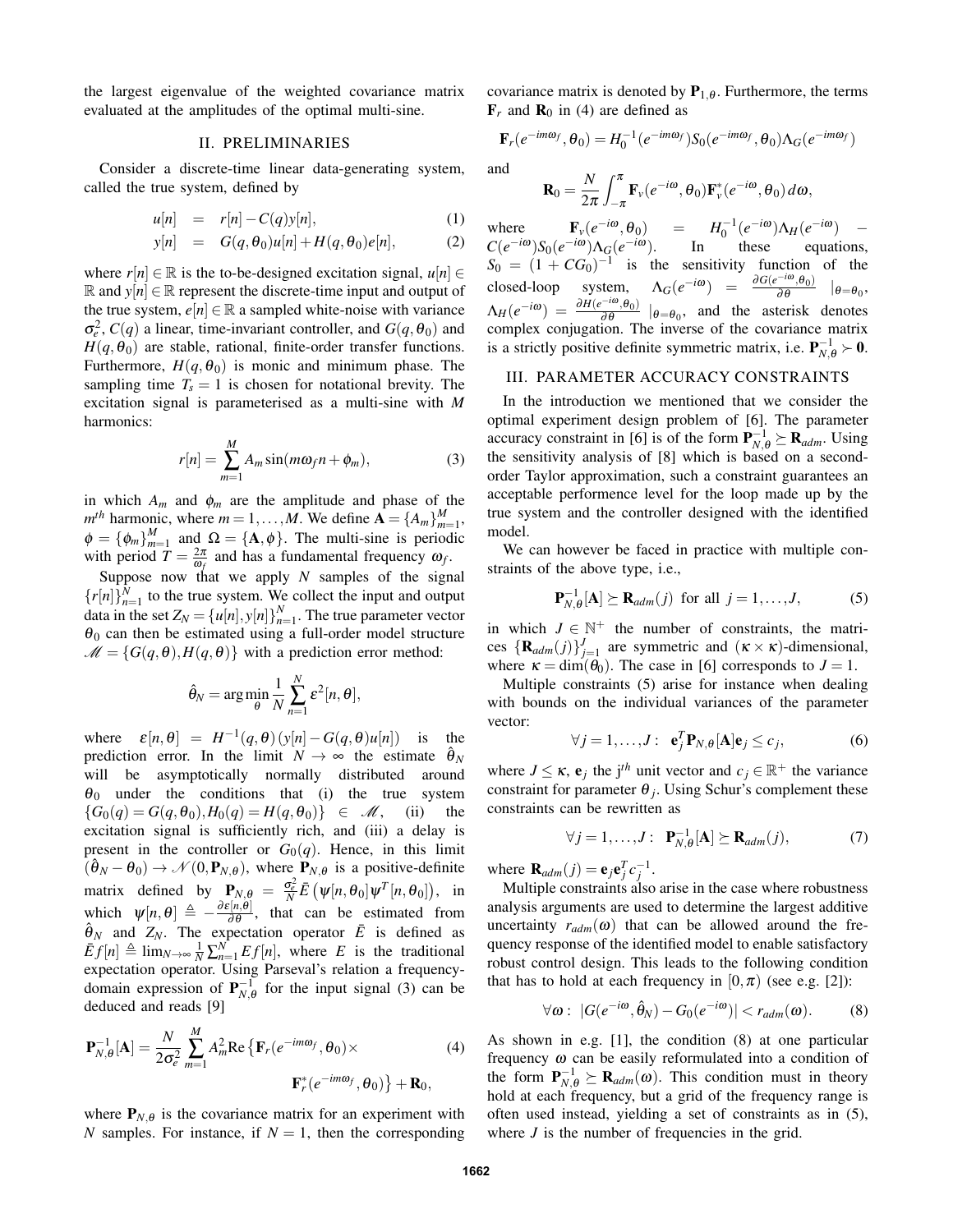We recall that our goal is to minimize the experiment time *N* while respecting the constraints (5) and the amplitude constraints on the input *u* and output *y* of the closed-loop (1) during the identification experiment. In the introduction, we mentioned that we will solve this problem with the nonlinear optimization algorithm in [12], [10]. To apply this algorithm, we first need to transform the LMI constraints (5) into a single scalar one. This is done in the following lemma.

*Lemma 1:* Consider the LMI constraints in (5). These constraints are equivalent to the following scalar one:

$$
N \geq \lambda_{max} \left( \mathcal{P}_{1,\theta}[\mathbf{A}] \mathcal{R}_{adm} \right). \tag{9}
$$

with  $\mathscr{P}_{1,\theta}$  and  $\mathscr{R}_{adm}$  defined through the two  $J\kappa \times J\kappa$ dimensional block-diagonal symmetric matrices

$$
\mathscr{P}_{1,\theta}[\mathbf{A}] = \text{diag}(\mathbf{P}_{1,\theta}[\mathbf{A}],\dots,\mathbf{P}_{1,\theta}[\mathbf{A}]) \succ \mathbf{0}, \quad (10)
$$

$$
\mathscr{R}_{adm} = \text{diag}(\mathbf{R}_{adm}(1), \dots, \mathbf{R}_{adm}(J)), \quad (11)
$$

in which  $P_{1,\theta}[A]$  is the inverse of (4) for  $N = 1$ .

*Proof:* Define  $P_{1,\theta}^{1/2} = (P_{1,\theta}^{1/2})$  $\int_{1,\theta}^{1/2}$  as the square root of  $P_{1,\theta}$ . The constraint (5) for one particular *j* is equivalent to  $\forall \theta : N\theta^T \mathbf{P}_{1,\theta}^{-1} \theta \ge \theta^T \mathbf{R}_{adm}(j) \theta$ . Define the transformation  $\theta_1 = S_1 \theta$ , where  $S_1 = \mathbf{P}_{1,\theta}^{-1/2}$  $\frac{-1}{1,\theta}$ . Then this constraint may be written as  $\forall \theta$ :  $N\theta_1^T \mathbf{I} \theta_1 \geq \theta_1^T \mathbf{P}_{1,\theta}^{1/2} \mathbf{R}_{adm}(j) \mathbf{P}_{1,\theta}^{1/2}$  $\int_{1,\theta}^{1/2} \theta_1$ , leading to

$$
N \geq \lambda_{max} \left( \mathbf{P}_{1,\theta}^{1/2} \mathbf{R}_{adm}(j) \mathbf{P}_{1,\theta}^{1/2} \right). \tag{12}
$$

The eigenvalues of the matrix in (12) are found by solving

$$
\det\left(\mathbf{P}_{1,\theta}^{1/2}\mathbf{R}_{adm}(j)\mathbf{P}_{1,\theta}^{1/2}-\lambda\mathbf{I}\right)=0.
$$
 (13)

Multiplying this equation from the left with det $(P_{1 \theta}^{1/2})$  $\binom{1/2}{1, \theta}$  and with det $(\mathbf{P}_{1\,\theta}^{-1/2})$  $1, \theta$  from the right and using  $P_{1,\theta}^{1/2}$  $_{1,\theta}^{1/2}\mathbf{P}_{1,\theta}^{-1/2}=\mathbf{I}$ results in

$$
\det(\mathbf{P}_{1,\theta}^{1/2})\det(\mathbf{P}_{1,\theta}^{1/2}\mathbf{R}_{adm}(j)\mathbf{P}_{1,\theta}^{1/2}-\lambda\mathbf{I})\det(\mathbf{P}_{1,\theta}^{-1/2})=0=
$$
  

$$
\det(\mathbf{P}_{1,\theta}\mathbf{R}_{adm}(j)-\lambda\mathbf{P}_{1,\theta}^{1/2}\mathbf{I}\mathbf{P}_{1,\theta}^{-1/2})=\det(\mathbf{P}_{1,\theta}\mathbf{R}_{adm}(j)-\lambda\mathbf{I}),
$$

which shows that  $\forall i = 1,..., \kappa : \lambda_i \left( \mathbf{P}_{1,\theta}^{1/2} \mathbf{R}_{adm}(j) \mathbf{P}_{1,\theta}^{1/2} \right)$  $\binom{1/2}{1,\theta} =$  $\lambda_i$  ( $\mathbf{P}_{1,\theta}$ **R**<sub>adm</sub>(*j*)). The constraints (5) can be rewritten, using (12) and the previous equation, to

$$
\forall j = 1, ..., J: N \ge \lambda_{max} (\mathbf{P}_{1,\theta}[\mathbf{A}]\mathbf{R}_{adm}(j)). \qquad (14)
$$

Equation (14) is equivalent to  $N \geq$  $\max\left[\lambda_{max}(\mathbf{P}_{1,\theta} \mathbf{R}_{adm}(1)),\ldots,\lambda_{max}(\mathbf{P}_{1,\theta} \mathbf{R}_{adm}[J])\right]$ . Since  $\mathscr{P}_{N,\theta}$  and  $\mathscr{R}_{adm}$  are block-diagonal matrices we have

$$
\det(\mathscr{P}_{1,\theta}\mathscr{R}_{adm}-\lambda\mathbf{I}_{J\kappa\times J\kappa})=\prod_{j=1}^J\det(\mathbf{P}_{1,\theta}\mathbf{R}_{adm}(j)-\lambda\mathbf{I}_{\kappa\times\kappa}).
$$

Thus, the *J*<sub>K</sub> eigenvalues of  $\mathcal{P}_{1,\theta}[\mathbf{A}]\mathcal{R}_{adm}$ <br>are equal to the eigenvalues of matrices are equal to the eigenvalues  $\mathbf{P}_{1,\theta} \mathbf{R}_{adm}(1), \ldots, \mathbf{P}_{1,\theta} \mathbf{R}_{adm}(J)$ . The statement  $N \geq$  $\max (\lambda_{max}(\mathbf{P}_{1,\theta} \mathbf{R}_{adm}(1)), \ldots, \lambda_{max}(\mathbf{P}_{1,\theta} \mathbf{R}_{adm}(J))$  is therefore equivalent to  $N \geq \lambda_{max}(\mathscr{P}_{1,\theta}[\mathbf{A}]\mathscr{R}_{adm})$ , see (9). This concludes the proof.

*Remark 1: Although (12) could be used in the remainder of this text, it will be convenient to use (9) instead since this eigenvalue does not contain the square root of*  $\mathscr{P}_{1,\theta}$  *in its argument. This property will be important in the Guillaume-Manchester algorithm that is used in Section IV.*

## IV. MINIMAL EXPERIMENT TIME ALGORITHM

Let us now formulate mathematically the optimization problem of [6] using Lemma 1 to replace the accuracy constraint with its scalar equivalent (9). The input and output signal amplitude bounds that we want to respect during the closed loop (1) identification are respectively *umax* and *ymax*. This yields

$$
\min_{\mathbf{A}, \phi, N} N \tag{15}
$$

subject to

$$
f_u(\mathbf{A}, \phi) \triangleq ||u_r(\mathbf{A}, \phi)||_{\infty} / u_{r, max} \le 1,
$$
 (16)

$$
f_{y}(\mathbf{A}, \phi) \triangleq ||y_{r}(\mathbf{A}, \phi)||_{\infty}/y_{r, max} \le 1,
$$
 (17)

$$
N \geq \lambda_{max} \left( \mathcal{P}_{1,\theta}[\mathbf{A}] \mathcal{R}_{adm} \right), \tag{18}
$$

where  $||u_r(\mathbf{A}, \phi)||_{\infty} = \max_n |u_r[n]|$  and  $||y_r(\mathbf{A}, \phi)||_{\infty} =$  $\max_{n} |y_r[n]|$  represent the maximum absolute value of the noise-free input  $u_r[n] = S_0(q)r[n]$  and output  $y_r[n] =$  $S_0(q)G_0(q)r[n]$  (i.e. the amplitudes),  $\mathscr{R}_{adm}$  as defined in Section III, and  $u_{r,max} \in \mathbb{R}^+$  and  $y_{r,max} \in \mathbb{R}^+$  are the amplitude bounds of  $u_r$  and  $y_r$ :

$$
u_{r,max} = u_{max} - \Delta u, \ y_{r,max} = y_{max} - \Delta y.
$$
 (19)

Here, ∆*u* and ∆*y* are user-chosen maximum noise disturbances caused on respectively  $u[n]$  and  $y[n]$ . These deviations can be computed with for instance the simulation of  $u_e[n] =$  $-S_0(q)C(q)H_0(q)e[n]$  and  $y_e[n] = S_0(q)G_0(q)H_0(q)e[n],$ where it is understood that  $u[n] = u_r[n] + u_e[n]$  and  $y[n] =$  $y_r[n] + y_e[n].$ 

Problem (15)-(18) is a Generalised EigenValue Problem (GEVP). The aim is to find the smallest value of *N* for which (16)-(18) are feasible for some values of *N*, A, and  $\phi$ . It is obvious that the optimal experiment time  $N^*$  and the optimal amplitudes  $A^*$  are related by the following optimality condition:

$$
N^* = \lambda_{max} \left( \mathcal{P}_{1,\theta}[\mathbf{A}^*] \mathcal{R}_{adm} \right). \tag{20}
$$

The solution to  $(15)-(18)$  is found with the following steps: 1) Solve the optimization problem

$$
\min_{\{\mathbf{A},\phi\}} J = \lambda_{max} \left( \mathcal{P}_{1,\theta}[\mathbf{A}] \mathcal{R}_{adm} \right) \tag{21}
$$

subject to

$$
f_u(\mathbf{A}, \phi) \le 1, \ f_y(\mathbf{A}, \phi) \le 1,\tag{22}
$$

where the objective function is the r.h.s. of the constraint (18),  $f_u(\mathbf{A}, \phi)$  and  $f_y(\mathbf{A}, \phi)$  defined in (16)-(17),  $\mathscr{P}_{1,\theta}$  given by (10). This problem is solved with the Guillaume-Manchester algorithm detailed in Appendix A. Denote  $\Omega^* = {\mathbf{A}^*, \phi^*}$  as the solution of this problem, and  $J^*$  as the minimum value of the objective function.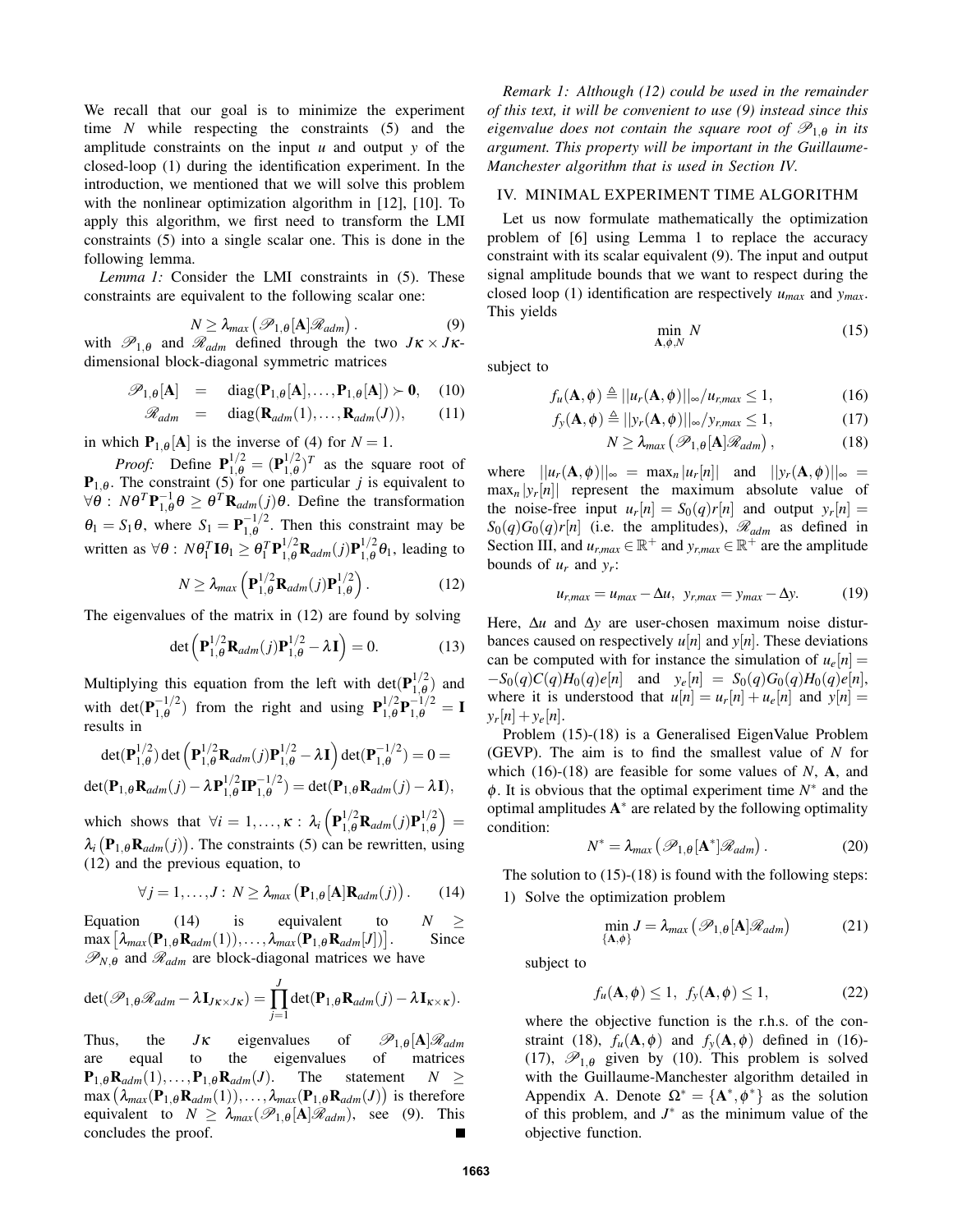2) Use the optimality condition (20) to calculate the minimal experiment time:

$$
N^* = J^* = \lambda_{max} \left( \mathcal{P}_{1,\theta}[\mathbf{A}^*] \mathcal{R}_{adm} \right).
$$
 (23)

This two-step approach is valid due to the special form of condition (20). It allows us to design  $A, \phi$  independently of *N*. It is obvious from inspecting (15)-(18) that the amplitudes  $A^*$  determined via (21)-(22) are the ones that fulfil the parameter accuracy constraint (18) with the smallest experiment time *N*. Moreover, since the excitation signal *r*[*n*] is periodic, the signals  $u_r[n]$  and  $y_r[n]$  are also periodic with the same period. Consequently, it is sufficient to verify (22) over one single period of the excitation signal to guarantee that these constraints hold for any experiment length *N*. This is how (21)-(22) is solved in Appendix A.

The optimal excitation signal  $\{r_{opt}[n]\}_{n=1}^N$  (c.f. (3)) used for identification is then defined by  $N = N^*$  and  $\Omega = \Omega^*$  that are found with steps 1) and 2).

*Remark 2: In some problems the matrix*  $\mathcal{R}_{adm}$  *is nonsingular.* In that case, the constraints  $\forall j = 1,...,J$ :  $P_{N,\theta}^{-1}[A] \succeq R_{adm}(j)$  in Section III can be recast into the single  $\mathbf{A}_{N,\theta}$   $\mathbf{A}_{I}^{\mathsf{T}}$  ( $\mathbf{A}_{\text{adm}}$   $\mathbf{A}_{N,\theta}$   $\mathbf{A}_{I}^{\mathsf{T}}$ )  $\geq$  1*, see [13] for the derivation. Consequently, the constraint (18) may be replaced*  $with N\lambda_{min}(\mathscr{P}_{1,\theta}^{-1}\mathscr{R}_{adm}^{-1}) \geq 1$ , and the optimality condition  $(20)$  becomes  $N^* \lambda_{min} (\mathscr{P}_{1,\theta}^{-1}[A^*]\mathscr{R}_{adm}^{-1}) = 1$ . Furthermore, the *objective function in (21) becomes*  $-\lambda_{min}(\mathscr{P}_{1,\theta}^{-1}[A]\mathscr{R}_{adm})$  and *(23) is changed to*

$$
N^* = \frac{1}{\lambda_{min}(\mathscr{P}_{1,\theta}^{-1}[A^*]\mathscr{R}_{adm}^{-1})}.
$$
 (24)

*It can be beneficial to use this different criterion if* R*adm is non-singular as the convergence of the Guillaume-Manchester algorithm may be quicker due to a simpler eigenvalue gradient.*

## V. NUMERICAL EXAMPLE

In this section we consider a four-parameter open-loop (i.e.  $C(z) = 0$  and  $S(z) = 1$ ) system

$$
G(z, \theta_0) = \frac{\theta_1 z^{-1} + \theta_2 z^{-2}}{1 + \theta_3 z^{-1} + \theta_4 z^{-2}},
$$
 (25)

that connects the input  $u[n]$  to the output  $v[n]$ , and where  $\theta_0 = \{0.8, 0, -0.9854, 0.8187\}$ . Furthermore, we use the noise model  $H(z) = 1$  (thus  $\mathbf{R}_0 = 0$  in (4)), noise variance  $\sigma_e^2 = 1.12$ , and a sampling time  $T_s = 0.8$ s. We consider an accuracy constraint defined by  $J = 1$  and  $\mathbf{R}_{adm} = 10^4 \mathbf{I}_{4 \times 4}$ , i.e.  $P_{N,\theta}^{-1} \succeq R_{adm} = 10^4 I_{4 \times 4}$ . The input and output signal constraints are  $u_{r,max} = 1$  and  $y_{r,max} = 10^3$  (effectively, only the input constraint is active), and we take for convenience  $\Delta u = \Delta y = 0.$ 

In this example, we show the advantage of using the approach presented in the previous section with respect to a design that would consist of using a classical design with power constraints and scaling subsequently the results to respect amplitude constraints. To this end, we compare the minimum time of  $(15)-(18)$  with the problem  $(26)-(29)$ , in



Fig. 1. Time domain realisation of optimal excitation signal *r* using the minimal time algorithm (blue) and classical LCED method (red). One full period of both signals is displayed.

which  $\mathcal{R}_{adm} = \mathbf{R}_{adm}$  defined previously,  $\gamma_u = 1, \gamma_y = 1000$ , and of which the optimal amplitudes are scaled to  $A^*_{LEED}$ using (31) to satisfy the input and output amplitude constraints. The optimal experiment length found with (26)- (29) is then subsequently scaled to  $N_{LEED}^*$ , which ensures that (18) is also satisfied. The optimal phases  $\phi_{LCED}^*$  are selected using Schroeder phases, see (30). The LCEDlike solution  $A_{LCED}^*$ ,  $\phi_{LCED}^*$  is also used to initialise the Guillaume-Manchester algorithm for  $p = 2$ , see Appendix A, for which we furthermore define  $L = 1000$ , and  $p_{end} = 64$ . The multi-sine  $r[n]$  used in both methods is defined by its fundamental frequency  $\omega_f = 0.07$  rad/s and  $M = \pi/(\omega_f T_s)$ 56 harmonics.

The optimal input spectrum of the minimum time and LCED solutions are respectively shown in blue and red in Fig. 2 and their time-domain realisations in Fig. 1. We see that the two frequencies corresponding to the smallest sum of amplitudes in the LCED formulation are also present in the minimum time solution, albeit excited with a much higher amplitude. This is possible due to the freedom in phase selection that reduces the amplitude of the input signal. Furthermore, this freedom also allows for additional higher frequencies rendering the signal more square-shaped. To satisfy the input and output bounds, as well as the accuracy constraint, the LCED solution requires  $N = 10^4$  samples, whereas for the minimum time solution only needs  $N = 5045$ , a reduction of almost 50%.

#### VI. CONCLUSIONS

We considered the problem of finding the minimal experiment time satisfying parameter accuracy constraints and input and output amplitude bounds. We first showed how to cast several LMI constraints into a single scalar one. Using this result we derived an optimality condition that, in conjunction with a non-convex algorithm based on [12], [10], solved the above problem. In contrast to previous works, our method can be applied to open- and closed-loop discreteand continuous-time systems. Although the algorithm is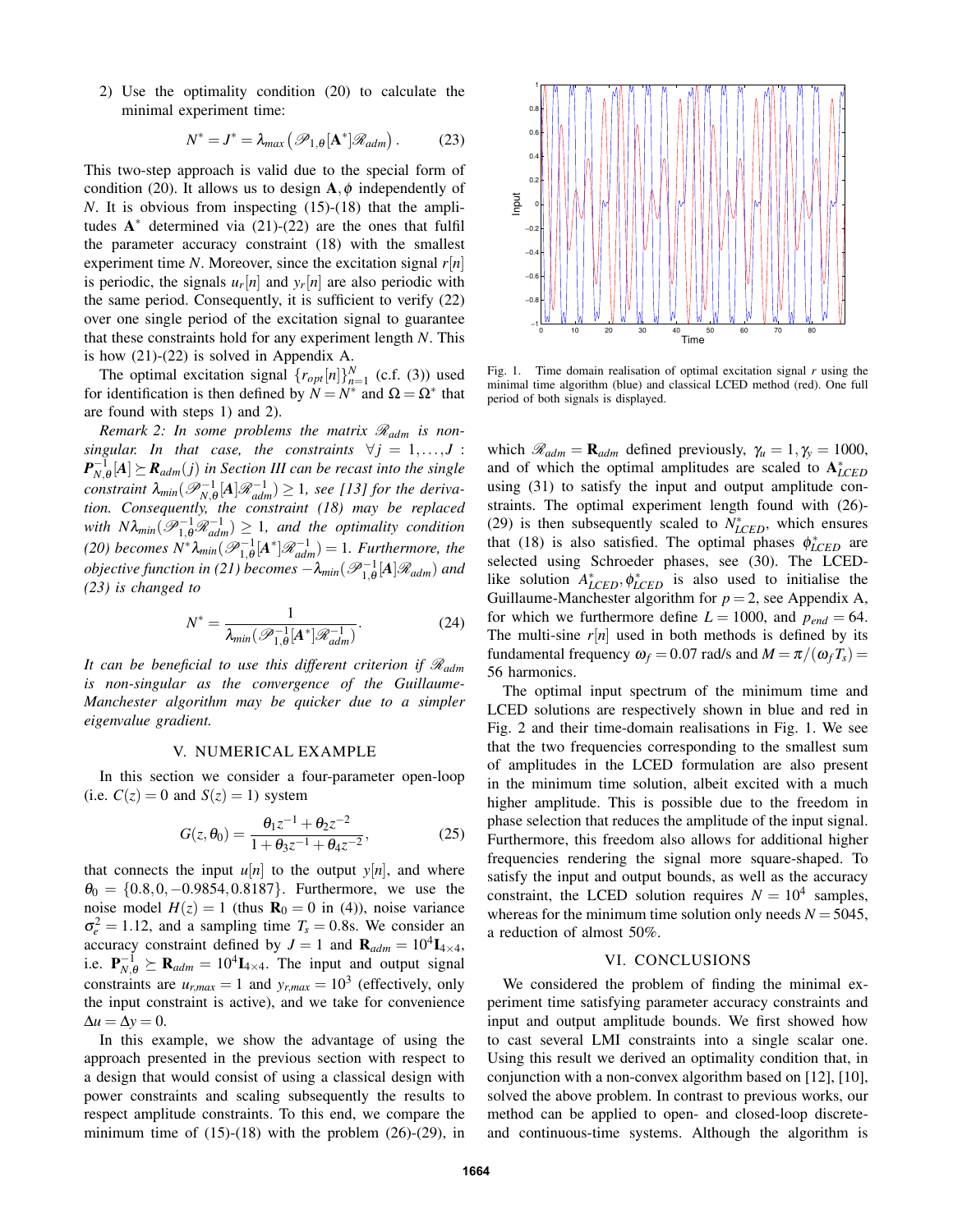

Fig. 2. The optimal input spectrum resulting from the minimal time algorithm (blue) and the optimal spectrum found with the classical LCED method (red).

non-convex, good results are obtained. An example showed an experiment time reduction of 50% compared with a classical least-costly experiment design approach. We have also applied the algorithm to complex physical models, and found experiment time reductions exceeding 40% [13].

An interesting future direction is to compare our method to the existing ones [11], [6], [5], and analyse how the experiment time reduction scales with the number of unknown parameters.

#### **REFERENCES**

- [1] X. Bombois and G. Scorletti. Design of least-costly identification experiments - the main philosophy accompanied by illustrative examples. *Journal Europeen des Systems Automatises*, 46(6):587–610, 2012.
- [2] X. Bombois, G. Scorletti, M. Gevers, R. Hildebrand, and Paul M.J. Van den Hof. Cheapest open-loop identification for control. In *Proceedings of the* 43*th IEEE Conference on Decision and Control*, December 2004.
- [3] X. Bombois, G. Scorletti, M. Gevers, P.M.J. Van den Hof, and R. Hildebrand. Least costly identification experiment for control. *Automatica*, 42:1651–1662, 2006.
- [4] S. Boyd, L. El Ghaoui, E. Feron, and V. Balakrishnan. *Linear Matrix Inequalities in System and Control Theory*. SIAM.
- [5] A. Ebadat, P.E. Valenzuela, C.R. Rojas, H. Hjalmarsson, and B. Wahlberg. Applications-oriented input design for closed-loop system identification: A graph-theory approach. In *Proceedings of the 2014 IEEE Conference on Decision and Control*, Los Angeles, December 2014.
- [6] A. Ebadat, B. Wahlberg, H. Hjalmarsson, C. Rojas, P. Hägg, and C.A. Larsson. Applications oriented input design in time-domain through cyclic methods. In *19th IFAC World Congress*, Capte Town, South Africa, August 2014.
- [7] G.C. Goodwin and R.L. Payne. *Dynamic System Identification: Experiment Design and Data Analysis*. Academic Press, 1977.
- [8] H. Hjalmarsson. System identification of complex and structured systems. In *Proceedings of the European Control Conference 2009*, pages 3424–3452, Budapest, Hungary, 2009.
- [9] L. Ljung. *Systems Identification: Theory for the User*. Prentice Hall, 1999.
- [10] I.R. Manchester. An algorithm for amplitude-constrained input design for system identification. In *Proceedings of the* 48*th IEEE Conference on Decision and Control*, 2009.
- [11] I.R. Manchester. Input design for system identification via convex relaxation. In *Proceedings of the* 49*th IEEE Conference on Decision and Control*, pages 2041–2046, December 2010.
- [12] Guillaume P., J. Schoukens, R. Pintelon, and I. Kollar. Crest-factor minimization using nonlinear chebyshev approximation methods. *IEEE Transactions on Instrumentation and Measurement*, 40(6):982– 989, December 1991.
- [13] M.G. Potters. *Experiment Design for Identification of Linear Structured Systems, PhD thesis, to be printed*. 2016.
- [14] N.P. van der Aa, H.G. ter Morsche, and R.R.M. Mattheij. Computation of eigenvalue and eigenvector derivatives for general complex-valued eigensystem. *The Electronic Journal of Linear Algebra*, 16:300–314, 2007.

#### APPENDIX

#### *A. Guillaume-Manchester Algorithm*

In this appendix we solve  $(21)-(22)$  using the Guillaume-Manchester algorithm defined below. We refer the reader to [12], [10] for more details. Conceptually, the idea is to solve (21)-(22) iteratively by replacing the amplitude of  $u_r$ ,  $y_r$  by the *p*-norms of these signals and by increasing the value of *p* at each iteration. We have indeed that the maximal amplitude of a a signal is given by its *p*-norm for  $p = \infty$ .

Before presenting the algorithm, we make two observations. First, since *r* is a multi-sine, the signals  $u_r$  and  $y_r$  are also multi-sines (with the same period). Consequently, we have to only consider one period of these signals to verify the amplitude constraints. Second, if the actual sampling frequency is not very high, taking the maximal values of  $u_r[n]$  and  $y_r[n]$  may result in poor estimates of the actual amplitudes of their continuous-time equivalents. However, we are not obliged to use the actual sampling frequency to solve (21)-(22). We can artificially increase the sampling frequency to more accurately determine the amplitudes by deducing analytically the continuous-time expressions of  $u_r$  and  $y_r$ . We assume that the excitation signal *r* is also continuous and that the discrete-time closed-loop transfer functions relating  $r$  with  $u_r$ ,  $y_r$  are equal to their continuoustime counterparts in the frequency range  $[0, \pi]$  (we assume  $T_s = 1$  for simplicity). With these analytical expressions we can sample these signals at any sampling rate. Let us assume that for this high sampling frequency,  $L+1$  is the number of samples of one period of  $r, u_r$  and  $y_r$ . In the sequel, we will subsequently compute the *p*-norms of  $u_r$ ,  $y_r$  for the Guillaume-Manchester algorithm using  $u_r[l]$  and  $y_r[l]$  for  $l = 0, \ldots, L$ .

The Guillaume-Manchester algorithm is defined as follows. The input and output signals are constructed with the amplitudes and phases, i.e.  $\Omega$ , of the excitation signal *r*. We define  $\mathbf{A}_p = \{A_1, \ldots, A_M\}_p$  and  $\phi_p = \{\phi_1, \ldots, \phi_M\}_p$  as its amplitude and phase variables at step  $p \in [2, 4, 8, \ldots, p_{end}]$ , and their elements are denoted by  $A_{p,m}$  and  $\phi_{p,m}$ .

*Initialisation*. Select the fundamental frequency ω*<sup>f</sup>* and number of harmonics *M* of the multi-sine  $\{r[l]\}_{l=0}^L$  (3). The solution for  $p = 2$  is  $\{A_2^*, \phi_2^*\} = \Omega_2^*$  and given by the user. It initialises the Guillaume-Manchester algorithm. One way to initialise  $\Omega_2^*$  is to solve a LCED-like problem [3]. Define the multi-sine (3) for the user-chosen values  $\omega_f$  and *M* and solve the Generalised EigenValue Problem (GEVP):

$$
\min_{\mathbf{A}} N \tag{26}
$$